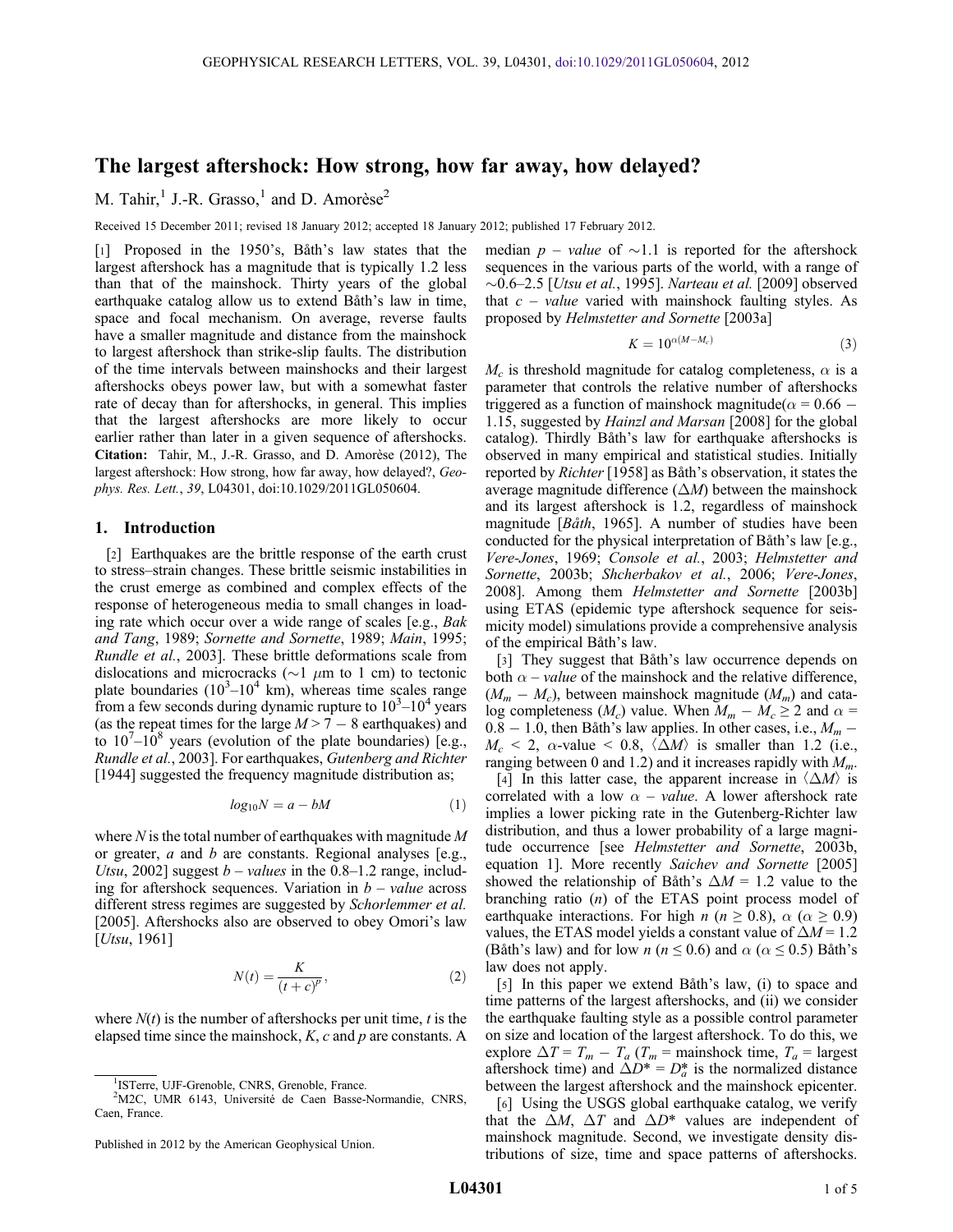

**Figure 1.** Aftershock normalised rate  $(R_a^* = R_a/N_m)$  as a function of mainshock size and faulting style:  $R_a$  is the number of aftershocks within mainshock magnitude class  $\in$  [ $M_m$ ,  $M_m$  + 0.2] for  $M_m \ge 5$ ,  $N_m$  is the number of mainshocks. (a) Aftershock within 1 yr and  $D^* = 1$  window (red cross), aftershock from randomly reshuffled magnitude catalog (green circle), aftershocks (black cross) within 5 yr,  $D^* = 5$  window. The slope of the rate versus magnitude plot is defined as  $\alpha$  – value [e.g., *Helmstetter*, 2003]. Note that the increase in  $\alpha$  – *value* for  $M_m > 7$  events, corresponds to  $M_m - M_c \ge 2$ . Below  $M_m = 7 \alpha$  – value is close to 0.38  $\pm$  0.03 for random and real data. Above  $M_m = 7$ , the slope value is 0.34  $\pm$  0.08 and  $0.91 \pm 0.03$  for random and real data respectively (see text for details). (b) Aftershock rate as a function of faulting style: reverse slip (blue cross,  $\alpha = 0.91 \pm 0.06$ ); strike slip (orange cross,  $\alpha = 1.16 \pm 0.12$ ). Note that the aftershock rates is always larger for reverse slip aftershocks than for strike slip aftershocks for  $M_m < 8$ .

Third, we analyse  $\Delta M$  and  $\Delta D^*$  values as functions of earthquake faulting styles, as defined according mainshock rake angle [e.g., Aki and Richards, 2002].

#### 2. Data and Methods

[7] We selected shallow (depth  $\leq$  70 km) earthquakes of the available global earthquake catalog, (1973–2010, http:// earthquake.usgs.gov) with  $M_s$  (surface wave magnitude)  $\geq$  $M_c$  (threshold magnitude). For the selection of aftershocks and mainshocks, the completeness magnitude  $M_c$  is computed for the entire USGS catalog containing all earthquakes. Using median-based analysis of the segment slope (MBASS) method [*Amorese*, 2007], we derive  $M_c = 5$ , the same  $M_c$  value was previously reported by Kagan and Jackson [2010]. Focal mechanism solutions are taken from global Harvard CMT catalog (http://earthquake.usgs.gov/ earthquakes/eqarchives/sopar/), 1977–2010.

[8] A number of declustering procedures are available to isolate aftershocks from background seismicity [e.g., Gardner and Knopoff, 1974; Reasenberg, 1985; Kagan, 1991; Knopoff, 2000; Felzer et al., 2004; Helmstetter et al., 2005; Marsan and Lengline, 2008]. None of them being 100% robust, we instead focus in the near field by selecting aftershocks as events which occur within one fault length  $(L)$  distance from the mainshock. By using normalized distance to mainshock as  $D^* = |D/L|$ ,  $D$  is the aftershock distance to the mainshock, which is measured as the arc length on the earth's surface. L is the earthquake rupture length, derived from the earthquake magnitude,  $L \sim 10^{0.59\tilde{M}_m}$  [Wells and Coppersmith, 1994, Table 2A]. We test how the patterns evolve when using  $D^* = [1, 2, \dots 5]$  and  $[1, 2, \dots 5]$  years for the space and time windows respectively (see auxiliary material).<sup>1</sup>

[9] For mainshock selection we follow Helmstetter and Sornette [2003b]; Saichev and Sornette [2005] who observed that Båth's law only exists for events whose  $\alpha$  – *value* is larger than  $0.5$  (see equation  $(3)$ ). This criterion corresponds to  $M_m - M_c \geq 2$  [e.g., Helmstetter and Sornette, 2003b]. Because  $M_c = 5$  for the global data, we expect a constant  $\Delta M$  with respect to mainshock magnitude for  $M_m \geq 7$  (Figures 1 and 2). To ensure the robustness of the  $M_m - M_c \geq 2$  mainshock selection, we estimate  $\alpha$  – *value* for the entire earthquake catalog and for the thrust, strike slip faulting styles (Figure 1a). We sum up the number of aftershocks within time = 1 year,  $D^*$  = 1 window with mainshock magnitude  $\in$  [ $M_m$ ,  $M_m$  + 0.1] bin and we further normalize by the number of mainshocks in each bin. The least square estimate of the slope value is defined as the  $\alpha$  value. Accordingly, Figure 1 suggests  $M_m \ge 7$  as the threshold value for events with  $\alpha \geq 0.5$ .

[10] First, we compute magnitude difference  $(\Delta M)$ , time  $(\Delta T)$  and normalized distance  $(\Delta D^*)$  between mainshock and largest aftershock as a function of mainshock magnitude classes  $[M_m, M_m + 0.1]$  for  $M_m = 7-9.5$ . Then average, standard deviation and median with first and third quartiles (Q1,Q3) are being determined for each of the magnitude classes. Quartiles provide an interesting measure of the data dispersion since they are less susceptible than standard deviation when the data distribution is skewed or has many outliers. Because above  $M = 8.3$  and for normal events, there is at most 1 single event per magnitude bin, we cannot compute error bars. Using  $M_m \ge 7$ , in the global catalog we only have 26 normal faulting events for 100 and 191 strike slip and thrust events, respectively. Accordingly, we restrict the following analysis to  $M \leq 8.3$  of strike slip and reverse faulting earthquakes.

[11] Second, the density distribution of magnitude  $(\Delta M)$ , time  $(\Delta T)$  and average linear density [e.g., Felzer and *Brodsky*, 2006] of normalized distance  $(\Delta D^*)$  between

<sup>&</sup>lt;sup>1</sup>Auxiliary materials are available in the HTML. doi:10.1029/ 2011GL050604.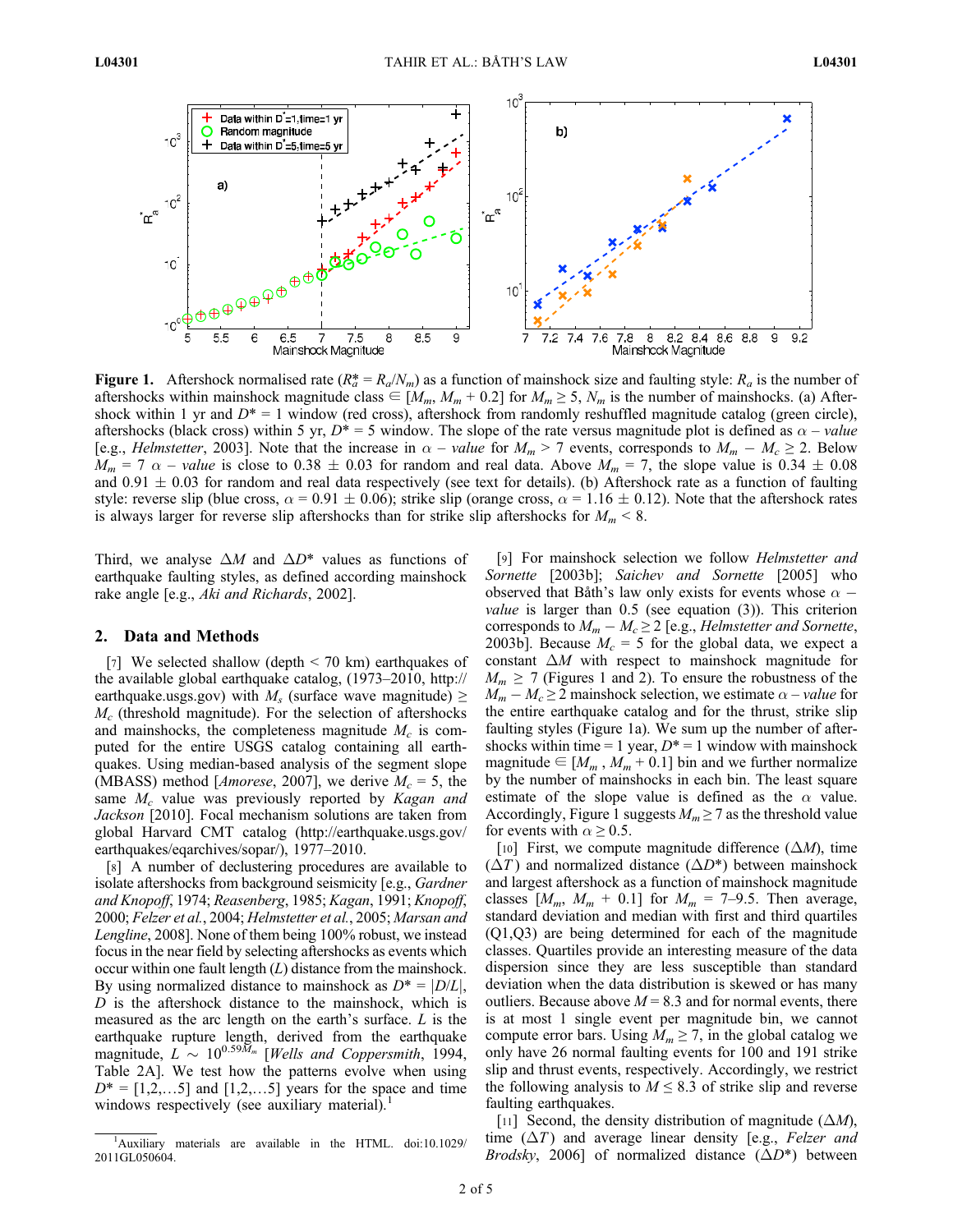

Figure 2. Magnitude difference  $(\Delta M)$  between mainshock and its corresponding largest aftershock. (a) Average (black), median  $\Delta M$  (red) and average  $\Delta M$  for reshuffled magnitude (green). Vertical blue box plots lower quartile (Q1), and upper quartile (Q3). Horizontal dotted lines are global average for data and reshuffled magnitude (b)  $\Delta M$  distribution for different faulting styles. All type of mainshock (black), reverse events (blue), strike slip (orange) and reshuffled magnitude (green). Dotted vertical lines are mode values, and red vertical line is Båth's law. Aftershocks are selected within time = 1 year and  $D^* = 1$ . Because above  $M = 8.3$  there is at most 1 single event per magnitude bin, we cannot compute error bars.

mainshock and the largest aftershock are analyzed. In order to test the stability of the results, we compare each of  $\Delta M$ ,  $\Delta T$  and  $\Delta D^*$  outputs against the one derived from randomly reshuffled magnitude, time and location, respectively (i.e., either magnitude or time or location of events within the catalog are randomly interchanged with each other). Each reshuffled data are averaged results from 100 simulations.

## 3. Results and Discussion

[12] For the global earthquakes catalog using  $M_m \ge M_c$  + 2, time  $\leq 1$  yr and  $D^* \leq 1$  for time and space window, we observe  $\alpha$  = 0.91  $\pm$  0.03 (Figure 1). This value falls in the suggested range for Båth's law [e.g., Helmstetter and Sornette, 2003b; Saichev and Sornette, 2005].

[13] We showed that the normalized aftershock rate of reverse events remains higher than for strike slip events for  $M_m$  < 8.0 (Figure 1b). This pattern indicate more aftershocks for reverse than strike slip events.

[14] By selecting mainshock magnitude  $\geq M_c + 2$ [Helmstetter and Sornette, 2003b; Saichev and Sornette, 2005] we first validated Båth's law for world wide earthquake catalog, i.e., average  $\Delta M \sim 1.2$ , independent of the mainshock magnitude (Figure 2) and second, we extend this empirical law to distance  $(\Delta D^*)$  and time  $(\Delta T)$ , (Figures 3 and 4). The average density distribution of  $\Delta M$  is



**Figure 3.** Normalized distance difference  $(\Delta D^*)$  between mainshock and its corresponding largest aftershock. (a) Average  $\Delta D^*$  (black), median  $\Delta D^*$  (red) and average  $\Delta D^*$  for reshuffled location (green). Vertical blue box plots lower quartile (Q1), and upper quartile (Q3). Horizontal dotted lines are global average for data and reshuffled location. (b) linear density distribution of  $\Delta D^*$  for different faulting styles, with all type (black), reverse events (blue), strike slip (orange) and reshuffled location (green). Same as Figure 2 but for data selection.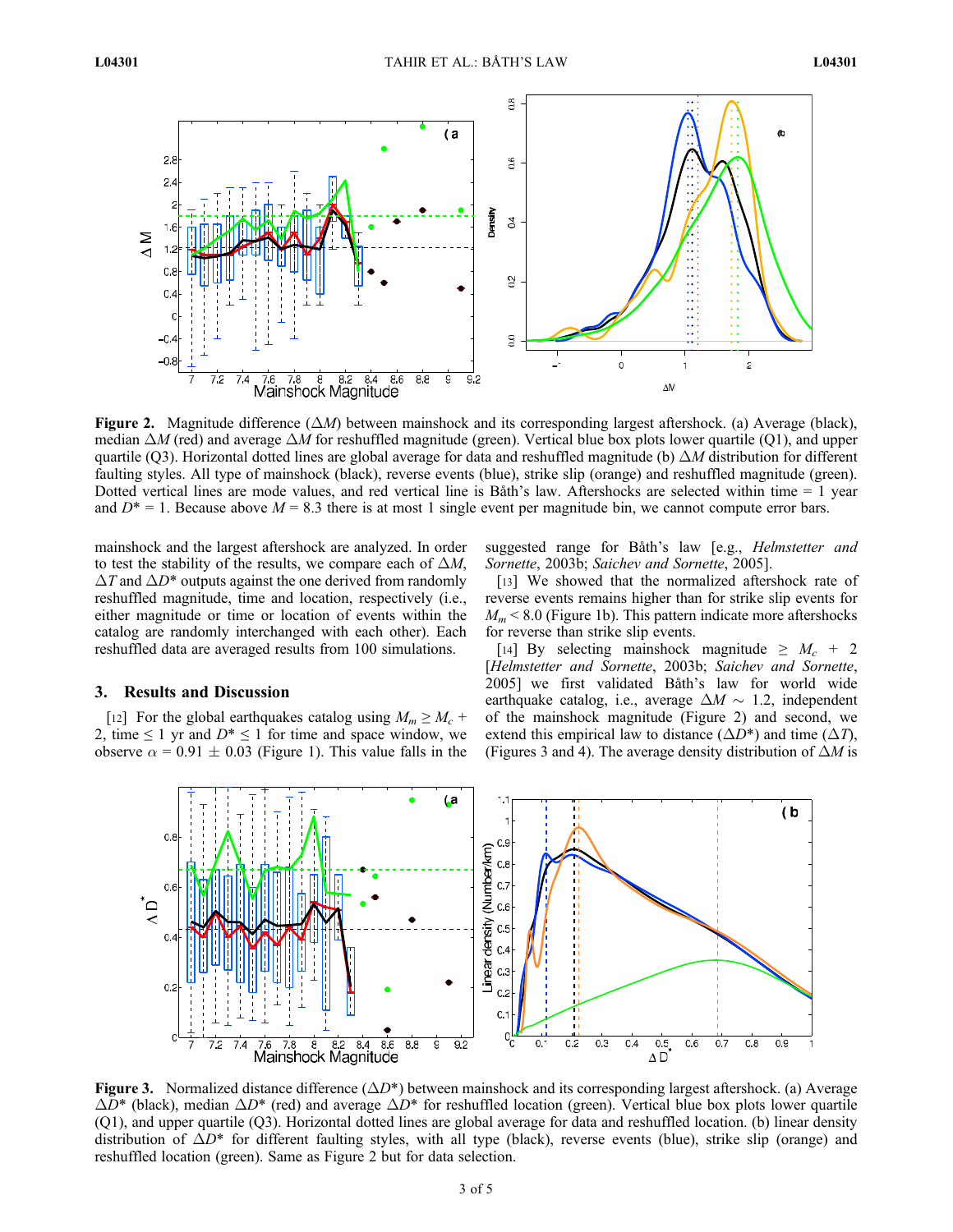

Figure 4. Time difference  $(\Delta T)$  between mainshock and its corresponding largest aftershock. (a) Average (black), median (red) and average  $\Delta T$  for reshuffled time (green). Horizontal dotted lines are global average. Vertical blue box plots lower quartile (Q1), and upper quartile (Q3). (b)  $\Delta T$  distribution of largest aftershock for different faulting styles. Slope of the  $\Delta T$  distribution for all type, reverse and strike slip events are respectively 0.96  $\pm$  0.03, 0.96  $\pm$  0.04 and 0.98  $\pm$  0.05. Relaxation rate (sky blue) for regular aftershock (not restricted to the largest one) corresponds to  $p - value = 0.82 \pm 0.005$ 0.009. Insert in Figure 4b is the average of 1000 ETAS model simulations with input  $p = 1.2$  and  $n = 0.99$ , (*n* is the branching ratio [e.g., *Helmstetter and Sornette*, 2003b]). Black line is the  $\Delta T$  distribution for the largest aftershock from synthetic catalog, slope =  $0.85 \pm 0.027$  and light blue is the Omori's law for all aftershocks,  $p - value = 1.05 \pm 0.0008$ .

not gaussian as it shows a fat tail, reminiscent of the Gutenberg Richter law (Figure 2b and S1e). Furthermore, the  $\Delta M$  distribution is faulting style dependent i.e., mode of  $\Delta M_{ss} > \Delta M_r$  (1.51, 0.95,  $\Delta M_{ss}$ ,  $\Delta M_r$  being magnitude difference between mainshock and largest aftershock for strike slip and reverse events respectively). Accordingly, we expect on average  $\Delta M_{ss} - \Delta M_r = 0.24$ , i.e., a 0.24 magnitude decrease for the largest aftershock of strike slip mainshocks relatively to reverse events. This 0.24 average magnitude decrease is within the  $\langle \Delta M \rangle$  = 0.19–0.33 range of analytical  $\Delta M$  estimates as a function of aftershock rate and  $b$  – *value* [Feller, 1966; Helmstetter and Sornette, 2003b]. From equation (1) and (4) of Helmstetter and Sornette [2003b] we derived  $\langle \Delta M \rangle_r$  –  $\langle \Delta M \rangle_{ss} \sim \frac{1}{b_r} \log_{10} \frac{N_r}{N_m} - \frac{1}{b_s} \log_{10} \frac{N_{ss}}{N_m}$ . For these  $\langle \Delta M \rangle$  esti-<br>mates we use h wakes  $b_r = 0.99 \pm 0.06$  k = 1.12  $\pm 0.09$  as mates we use  $b - value b_r = 0.99 \pm 0.06$ ,  $b_{ss} = 1.12 \pm 0.09$  as estimated for global CMT catalog by M. Tahir and J. Grasso (Faulting style controls on the Omori law parameters from global earthquake catalogs, submitted to Journal of Geophysical Research, 2012).

[15] The average linear density distribution of  $\Delta D^*$  is strongly peaked at  $\Delta D^* = 0.2$ , with mode values for  $\Delta D_{ss}^*$  >  $\Delta D_{r}^*$  (Figure 3). Accordingly, the largest aftershocks of strike slip mainshocks are on average, smaller than and occur at a larger distance from the mainshock than those triggered by reverse shocks (Figures 2 and 3).

[16] For any magnitude bin, the rate of aftershocks is always larger for reverse triggers than for strike slip triggers (Figure 1b). Tahir and Grasso [2009, submitted manuscript, 2012] suggested this global production of aftershock is driven by a lower  $p$  – *value*, larger  $K$  – *value*, for reverse events than that for strike slip events, respectively. For fixed  $b$  – *value*, a larger aftershock rate imply a greater probability to randomly pick a large earthquake from Gutenberg-Richter law [see][as predicted by ETAS model *Helmstetter et al.*, 2003]. Accordingly, the larger aftershock rate we resolve for  $M_m \ge 7.0$  on Figure 1b drives the larger magnitude which emerges for the largest aftershocks of reverse events than for strike slip events, respectively. Also, one must note the lower  $\alpha$  value we resolve for reverse earthquakes than for strike slip ones further re-enforces this pattern, with  $\langle \Delta M \rangle$  =  $f(b - \alpha/b, M_m, K/1-n)$  as derived from analytical solution of ETAS model [e.g., Helmstetter and Sornette, 2003b, equation (5)]. For the distance patterns, it appears that in the near field, within 1–3 fault length of the mainshock, the aftershocks are driven by the co-seismic static stress changes [Kanamori and Brodsky, 2004; Parsons and Velasco, 2009; Hainzl et al., 2010; Marsan and Lengliné, 2010]. Accordingly, most of strike-slip aftershock epicenters are observed to be clustered at the fault edges, i.e., at larger distance and more clustered than the rough plateau density of reverse aftershock epicenters which are located within the hanging wall [King et al., 1994; Stein, 1999; Freed, 2005]. We find that the  $\Delta T$  distribution is independent of faulting style and obeys power law. The observed 0.2 slope difference between inter-event time of the largest aftershock and regular aftershock relaxation is found to emerge from synthetic catalogs (Figure 4b, inset) using epidemic cascading point process (ETAS) for earthquake interactions [e.g., Helmstetter et al., 2003].

## 4. Conclusions

[17] Thirty years of the global earthquake catalog allow us to extend Båth's law in time, space and focal mechanism. First, more aftershocks are observed for reverse than for strike slip events. Second, for reverse faults the  $\Delta M$  of largest aftershock is in average smaller than the one of strike slip events, all being independent of magnitude. Third the distance from the mainshock to the largest aftershock is somewhat less for reverse faults than for strike slip faults. Fourth, the distribution of time intervals between mainshocks and their largest aftershocks is consistent with power